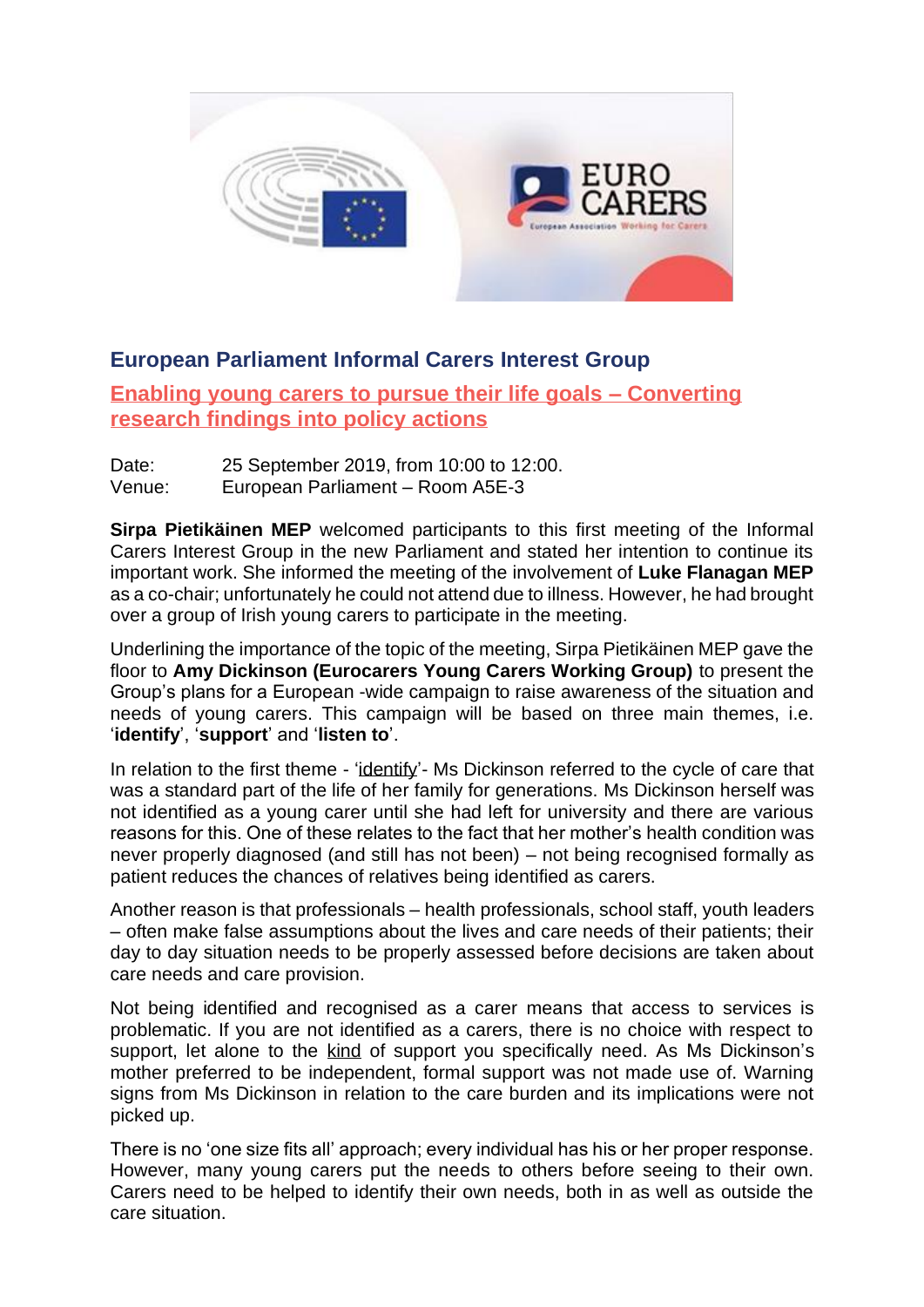Identification really is the first step. Care in the community, with health care professionals' home visits to assess the situation, can make a real difference. Services also need to communicate better amongst themselves and not work in silos.

In terms of 'support', information on the health condition of the person cared for and how to best provide care is invaluable. Counselling, emotional support and validation of the care provided and person providing it is crucial.

There is a lack of support for the 'normal' issues faced by teenagers. Where does advice and guidance come from at that important stage in life when you are caring for the persons that would normally provide this?

More awareness about informal care in general would help, with friends and peers having a better understanding of what it means to be a carer. Teachers could be more supporting – training curricula should contain information on young carers and the impact of caring.

The focus of support should be on prevention rather than crisis intervention, based on a whole family approach, with consistency over time. Last but not least, appropriate, tailored formal services would have helped Ms Dickinson cope better and would have lightened the load.

As far as 'listen to' is concerned, Ms Dickinson underlined the need to have the choice to be able to say no a request for help. This is about managing personal boundaries; but it is also about people asking the right questions at the right time and digging a little deeper to find out what is really going on in the life of the young carer.

In addition, after the actual caring situation come to an end the need for support continues. Good practice needs to be disseminated; what matters is securing space for young carers. Ms Dickinson concluded by underlining the importance of creating opportunities to contribute for young carers. This could include roles in research, politics and education.

**Sirpa Pietikäinen MEP** then gave the floor to the **Richard Illett (Linnaeus University, SWE)** who introduced the general objectives of the [Me-We project.](https://me-we.eu/) Me-We,  $-$ 'Promoting mental health among adolescent young carers in Europe' – is an EUfunded project which runs from January 2018 to March 2021, looking at the potential negative impacts of caring in a number of areas:

- ➢ In terms of mental health and well-being of young carers, caring can have some positive impacts related to self-esteem, empathy and maturity. However, having to reconcile the challenges of adolescent life with caring responsibilities can be overwhelming. The pressure associated with caring is considered as a risk factor for mental ill-health.
- ➢ In terms of education, caring can have a negative impact on young carers' education (under-achievement, absence and drop-outs), which can affect employability and future career.
- ➢ With respect to social life, young carers may have less time for personal development and leisure. They can also become victims of social stigma and bullying; this can lead to social exclusion.

Me-We has an ambitious overall goal, i.e. *to mitigate the risk factor of being an adolescent young carer by empowering the young with improved resilience and enhanced social support (from family, schools, peers, services)*. Resilience is defined as the process of positive adaptation within the context of significant adversity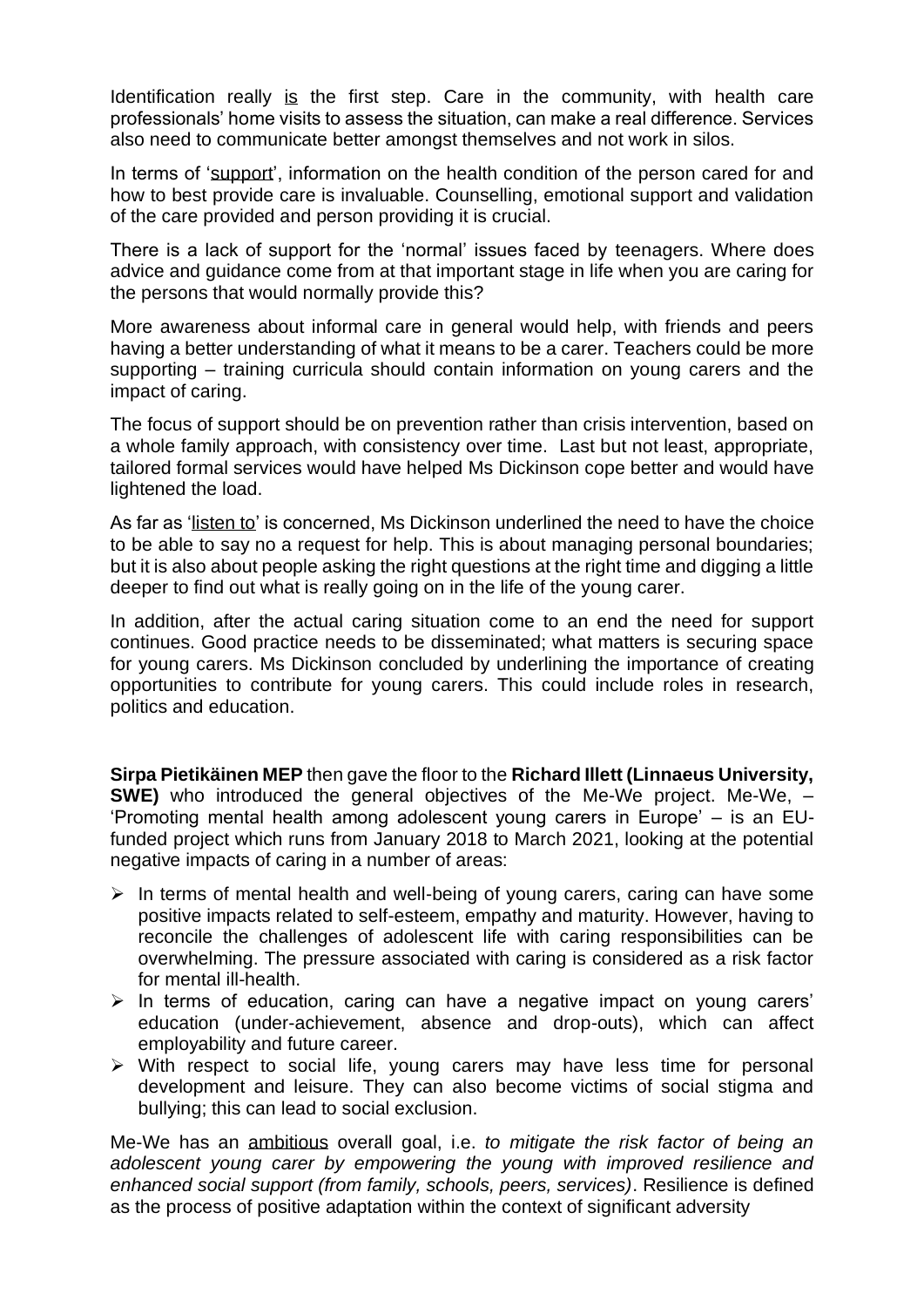It is also innovative, as it aims to develop an innovative framework of primary prevention interventions to be tested and adapted in 6 European countries at different stages of awareness and development of services. Moreover, it is the first large scale programme to demonstrate the impact of a comprehensive primary prevention intervention for improving resilience of adolescent young carers. Interestingly, the project is based on the principle of co-design, with researchers engaging directly with adolescent young carers, together with carers organisations and major stakeholders at all stages of the project.

The next speaker, **Dr Feylyn Lewis (Sussex University, UK)** talked about the first Work Package of the Me-We project, i.e. the mapping the profiles, needs, and preferences of adolescent young carers. An online survey was carried out involving adolescent young Carers (between the ages of 15-17) with the aim to assess the extent of caring and its effects (impact on general wellbeing, work and education); a total 1,684 adolescent young carers across 6 EU countries were identified. It was found that the "typical" profile of a European adolescent young carer is a girl providing care for her mother with a physical disability. The exception was Italy, where care is mostly provided to grandparents and specifically grandmothers. In Sweden and UK, a significant amount of care is provided by siblings. Of those providing care to a nonfamily member, the majority of respondents indicated that they provide care for a close friend with a mental illness (with the exception of Italy).

Adolescent young carers engage in many different caring activities, e.g. domestic activity, household management, financial and practical management, personal care, emotional care and sibling care.

When compared to their non-caring peers, adolescent young carers perform greater amounts of caring activities in the home, and the differences are highly significant in statistical terms. Overall, girls perform a greater amount of care activities compared to boys; however, the statistical significance varies between countries.

- $\triangleright$  In relation to difficulties in school, between 8 and 22 % young carers report a negative school performance; Between 6 and 37% report bullying.
- ➢ In terms of health difficulties due to caring, between 12 and 40% report physical health problems; between 11 and 60% report mental health problems
- $\triangleright$  In relation to severe mental health problems (self-harm and harm to others) between 8 and 30% reported self-harming thoughts; between 4 and 12 % reported thoughts of harm to others (see attached slides for more details with regard to these statistics).

Dr Lewis also proposed a set of EU and national-level policy recommendations, e;g. the need to combat the myth that young carers do not exist or only exist in small numbers: young carers DO exist and contribute significantly to their surroundings and to society as a whole. The -often overlooked -unpaid care provided predominately by girls and young women should be recognised and opportunities should be created for their inclusion into education and employment. Also, the rights of particularly marginalized adolescent young carers (e.g. migrant and refugee AYCs) and those caring for individuals with stigmatized conditions should be protected.

In terms of education and employment, it should be recognised that AYCs are at a higher risk of being 'Not in Employment, Education of Training (NEET)'; new opportunities for apprenticeships should be created and existing ones strengthened, taking into account flexible working possibilities and financial assistance to enable access to college and university.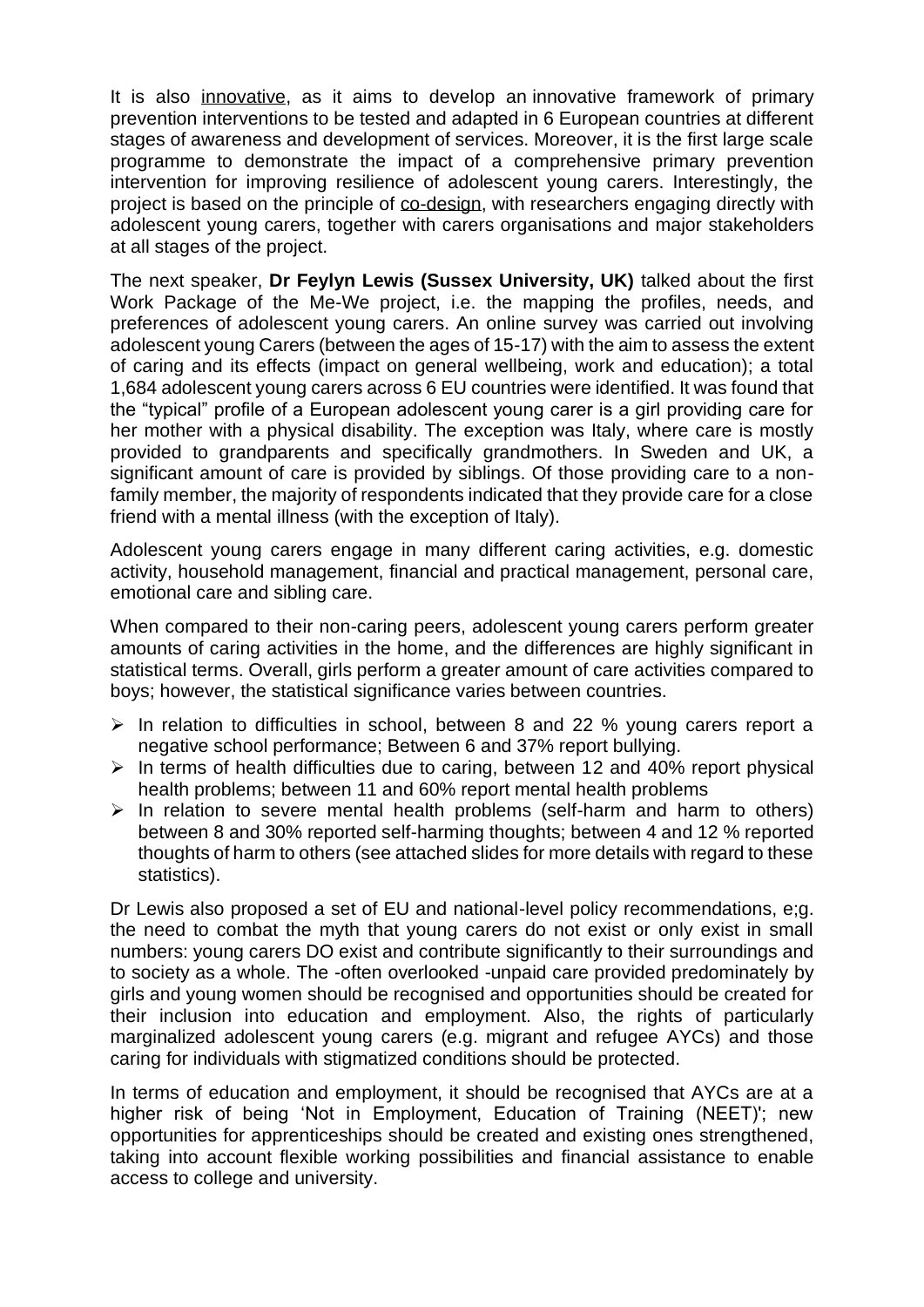The EU's values of tolerance and respect should be promoted, encouraging member states to adopt stronger anti-bullying policies and legislations with specific mention of young carers as a protected group.

In terms of health policy recommendations, Dr Lewis emphasised the need to champion the role of connected health services to identify and support adolescent young carers. In addition, general Practitioners, emergency room doctors, nurses and pharmacists can play a very useful role as front-line contacts. Member states should be encouraged to adopt 'whole-family approach' policies to health care. Medical staff must assess adolescent young carers for impact of caring on their mental and physical health. In addition, barriers (e.g. waiting times) to accessing dedicated mental health support must be removed.

Last but not least, member states must recognise the detrimental impact of the lack of long-term care systems and the austerity period on the mental health of its most vulnerable citizens: good quality formal long-term care needs to be in place and easily accessible.

In conclusion, Dr Lewis stated that adolescent young carers have a right to selfdetermination, including the right to care if they desire to do so. The positive impact of caring, both for the individual as well as for society, should not be overlooked. She stressed that inappropriate amounts and activities of care provided by young carers, combined with a lack of state/societal recognition and support, rather that care provided by young carers as such. This is an important distinction.

Me-We's vision is to move European young carers from vulnerability and exclusion, to full inclusion and participation, to hope for the future and opportunities to thrive.

The next speaker, **Prof Dr Agnes Leu (Careum, CH**) talked about the findings of Me-We's Work Package 2, focusing on the legislation, policy and service frameworks supporting adolescent young carers. Interviews with experts, case study analysis and feedback and input from adolescent young carers themselves supported the identification of the key legislative and policy initiatives that are currently in place. It was found that only the UK has specific legislation recognising children's caring roles in place and provides a specific definition of young carers. This means that currently, recognition of adolescent young carers relies upon 'non-specific legislation' such as legislation in the areas of education, health and social care. Some policy and services frameworks specifically targeting (adolescent) young carers are in place in Sweden and the UK.

But what about the actual translation into practice of this legislation? This relates to existence of implementation guidelines and regulations, collaboration between services, culture of local authorities, type of support offered by legislation and sufficient financial support. The findings indicate that in reality, adolescent young carers are falling through the gaps (e.g. between children's services and adolescent services.)

Changes in legislation and policy were achieved by means of stakeholder involvement, relevant Ministries, family associations, private and state organisations and young people and carers. The key drivers behind policy change consist of academics conducting research and partnerships with voluntary sector, key champions in government, consultation with young people, EU promotion of young people as target group (EU Youth Strategy) and the high workload of Social Workers, combined with analysis of other European legislation and policy.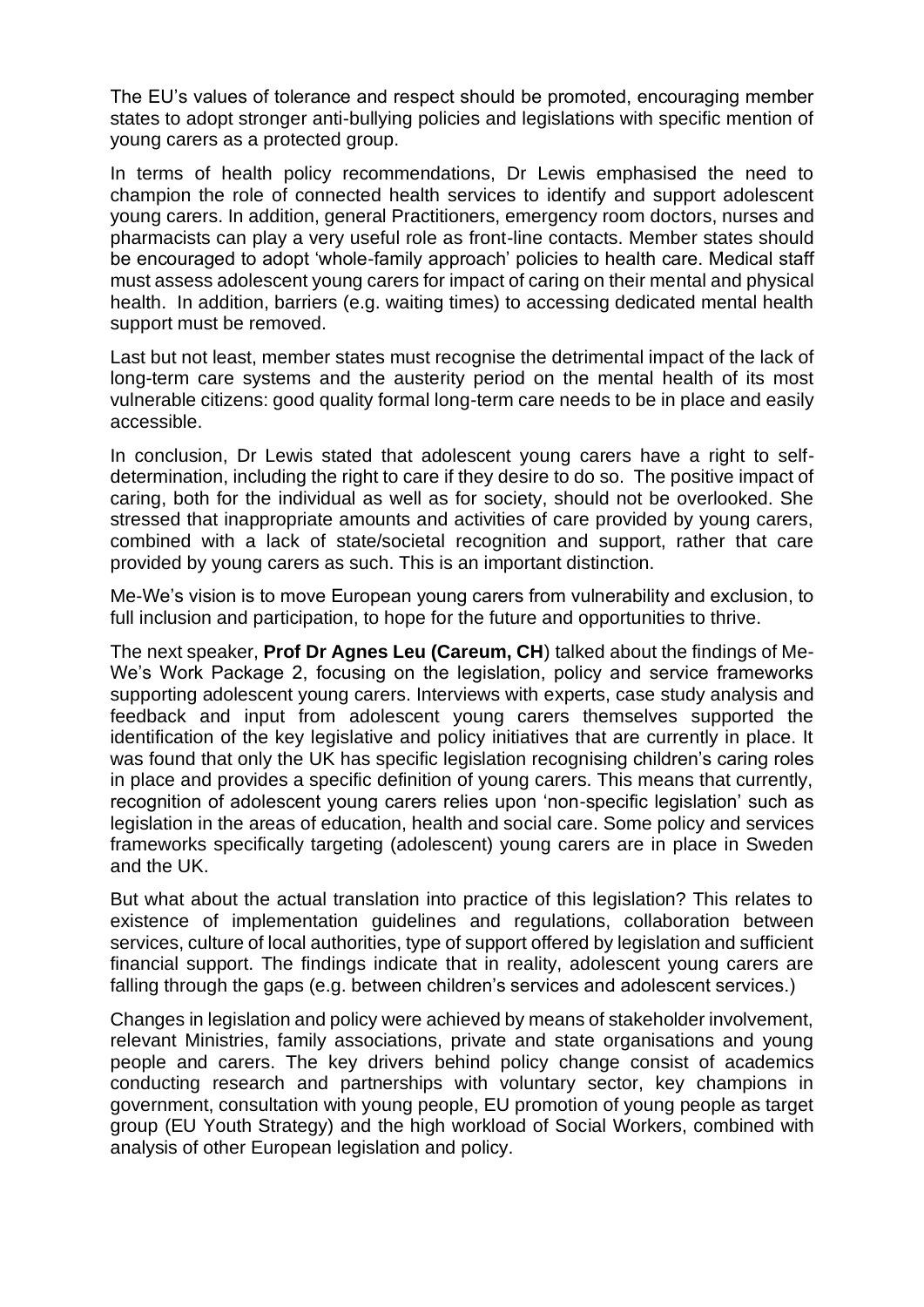In summary, Dr Leu stated that currently, some laws not working well in practice, that adolescent young carers are not offered any kind of support and that their roles are not considered by health professionals, that there is a lack of information about their rights and support opportunities and that the school environment should be more supportive.

There should also be support for the role of parents and families of adolescent young carers; they should be involved with decision-making processes that concern them. The importance of awareness raising cannot be stressed enough. There should be strategies to adapt existing legislation; this could be helped by an agreed definition of what is meant when we speak about 'young carers'.

The final speakers presenting the findings of the Me-We project, **Renske Hoefman (The Netherlands Institute for Social research (SCP)** and **Nynke de Jong (National Centre of Expertise for Long-term Care (Vilans), NL)** talked about successful and promising strategies to support young carers, from the point of view of experts.

This work consisted of two strands: a Delphi study with experts from academia, policy and health and social care from 10 EU countries: and a 'rating and ranking' study among experts and young carers.

The Delphi study found that there is a lack of visibility and awareness of young carers and their issues in all countries under study; it is highest in the UK and Sweden. However, visibility and awareness are increasing, in particular at local/regional levels.

Current interventions mainly consist of efforts related to identification (selftests/assessment, social contacts, mentors and experts), information ( on health conditions, legislation, respite, education…), contacts and connections (constant dialogue, social support, whole family perspective, access to mentors (school, social care, per support) and respite and fun (breaks, online forums, specific events). Promising ways to improve awareness are television programmes and social network campaigns.

A number of the good practice examples identified were briefly presented, such as the Bernando's Action With Young Carers (UK) , 2 Dutch projects run by SIZ Twente and Vanzelfsprekend, the Australian-developed Resourceful Adolescent Program(RAP-A), the DNA-V Model and the Me-We model (which is currently being evaluated).

A shared common definition of young carers, early identification and insight in actual number of young carers will be crucial if awareness of young carers and their issues is to be raised. Support should be on offer, based on a whole family approach and integration in care and social system. Needless to say, services and support should be developed in close cooperation with young carers themselves.

More details about the Me-We research findings as well as policy recommendations at European and country-specific level- are available at <https://me-we.eu/blog/>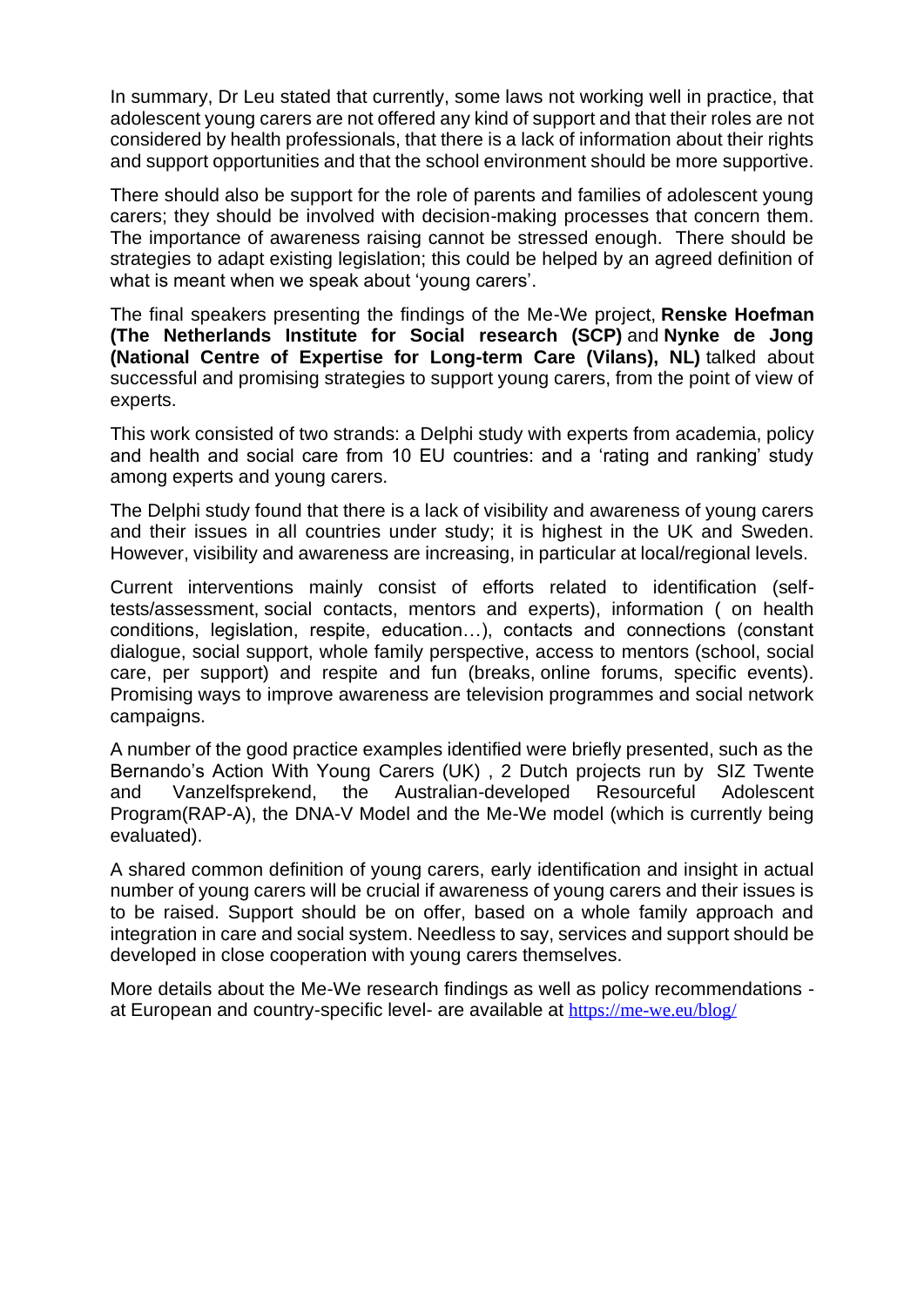## **Response**

**Marta Kuljon (European Commission, DG JUST)** briefly introduced herself and the work of the Rights of the Child team, which is placed in DG Justice and Consumers and coordinated by Valeria Setti. Marta Kuljon warmly thanked the young carers present in the meeting and those that are participating in the project; their work and involvement is a clear example of the implementation of the basic principle of not talking about children without their involvement. This is a welcome development.

In preparing for the meeting Ms Kuljon looked into how young carers and their issues feature in the Commission's activities – and the result of her search was poor – there has not been any significant study on the situation of young carers, nor any specific project funded under the Rights, Equality and Citizenship programme, that would address the needs of this group. This underlines the need for projects such as Me-We to advocate for the right of young carers

She mentioned that during the last year Forum on the rights of the child, the situation of young carers was discussed in one of the plenary sessions, especially when it came to the assessment of best interests of the child. During the same event, young people themselves called for more focus, more support, funding, psychosocial assistance and more attention to be paid to children and young people.

In the context of mental health, the situation of young carers was discussed during ENOC's (European Network of Ombudspersons for children) general assembly and resulted in a recommendation being issued: Develop support programmes for young carers to enable them to better enhance and protect their mental health.

Obviously, the UN Convention on the rights of the child (UNCRC) has a direct bearing on children and therefore on young carers – but young carers and their needs and rights are not specifically addressed. Nevertheless, art 24 and its interpretation provided by the Committee in the General Comment no 15 clearly talks about the various factors that affect children's mental health, the need to address them and collect more data.

On missing data, Ms Kuljon informed about the European quality of life survey that will be launched again in 2022 and that she contacted Eurofound to check if it is planned to include questions on young carers below 18. The last edition included a question on young carers above 18.

It would be important to ensure that care services are more integrated, while safeguarding a case by case approach. In some situations social services remove children from their family – which is not always in the best interest of the child.

Ms Kuljon stated that she would report back on this meeting to her colleagues in order to create a better awareness, with a view to have s stronger focus on this topic in the future.

**Sirpa Pietikäinen MEP** then gave the floor to **Amy Dickinson** for a short response to what she had heard in the meeting. She stated that, given the choice, she would have done the same and cared for her mother – but more recognition of her support need would have been extremely welcome.

She also underlined the fundamental importance of peer support and of making services and support fun services rather than as yet another obligation. Care should be integrated, and good practice should be shared and more widely implemented.